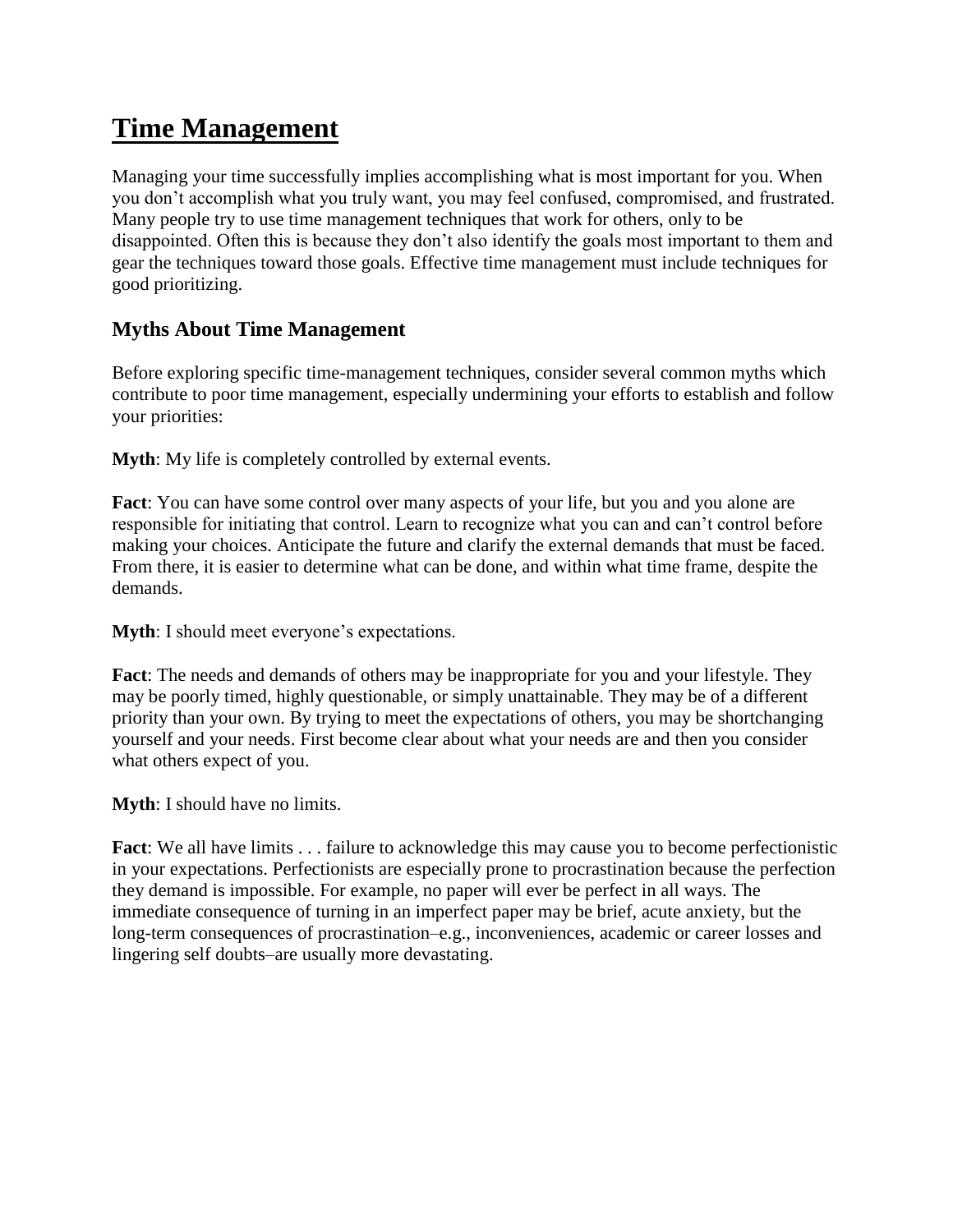### **Specific Techniques**

While it is important to develop your own style for managing your time and work, consider how the following techniques might help you.

#### **First, stack the cards in your favor. For example:**

- **Use your biological rhythms to your advantage.** Identify the times of day when your energy levels are at their highest and do your most important work at those times. For example, if you work best in the morning, do not plan all your studying for the evening.
- **Optimize your work environment.** Keep things you need in your work area and make sure the physical environment is conducive to concentration, not just comfort. You may need to experiment to determine the right work environment. For example, some work best in a quiet setting while others work best with background music; some work best amidst clutter, while others need a cleared desk or table; some work best at a place reserved only for study while others work best at the kitchen table; etc. Find what works best for you!
- **Safeguard blocks of work time.** Protect your time by saying "no" to various interruptions, activities, requests, or persons. Interruptions are a two-fold problem: the interruption itself, and the expectation of further interruptions. Both reduce your effectiveness considerably. Some interruptions can be avoided by keeping in mind the following:
- **Arrange your work area** so that your back is to the traffic flow.
- **Close your door**; open it selectively.
- **Find and use a special space** such as a library carrel or an office where friends will be unable to find you.
- **Unplug your phone**, or install an answering machine. Return telephone calls when it is more convenient for you, perhaps when you take a study break.

#### **Second, prioritize the things you wish to do:**

**STEP 1: Develop an overview of everything that you want to accomplish.** Start by determining the time frame you'd like to work with (a semester, a month, a week, a day?). Five goals for the week, for example, might include studying for an exam on Friday, spending more time with a friend you've been neglecting, exercising three times for half an hour each time, attending Wednesday's clothing sale, and watching a few "soaps." Notice that the goals include not only academic responsibilities but also personal and social activities. Write each of your goals on a separate index card.

**STEP 2: Organize your goals according to their priority.** Stephen Covey (1989) suggests using the following Table and thinking of priorities in terms of two dimensions, urgency and importance. First, determine how urgent each of the goals is and separate your index cards into urgent and non-urgent piles. From our examples, studying for the exam and attending the clothing sale may be more urgent than socializing or exercising because they have deadlines coming up soon.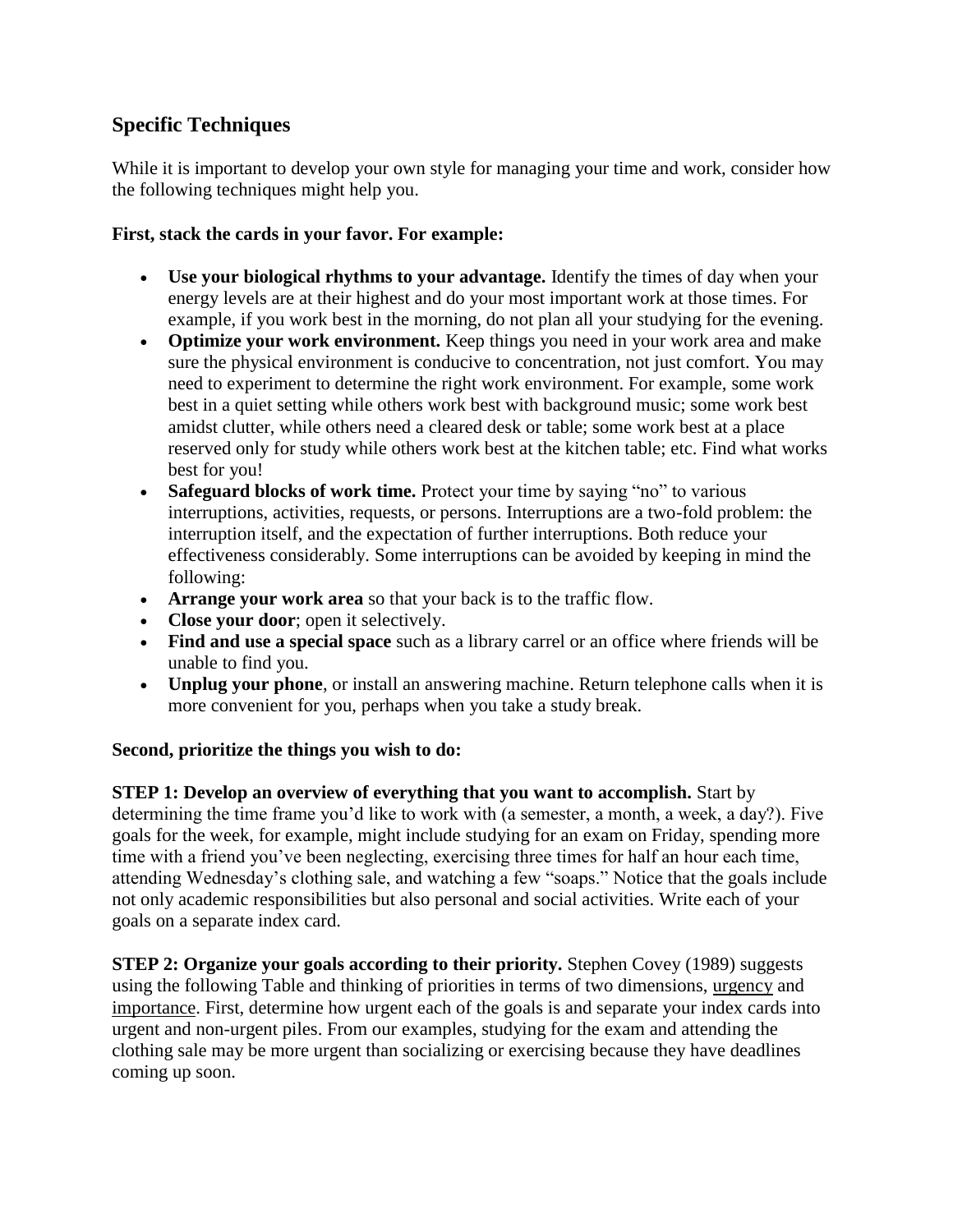Next separate the pile of urgent items into important and non-important items, and similarly the pile of non-urgent items into important and non-important items. Then refer to the Table below. From our examples, studying for the exam may be both urgent and important and would fall under Quadrant I in our Table. Attending the sale may end up in Quadrant III–i.e., urgent and non-important. Of the three non-urgent goals, let's say socializing with the friend and exercising feel important; they would fall into Quadrant II.

Finally, if you considered watching the "soaps" to be both non-urgent and non-important, that activity would fall into Quadrant IV.

|                   |      | <b>Urgency</b> |     |
|-------------------|------|----------------|-----|
|                   |      | High           | Low |
| <b>Importance</b> | High |                |     |
|                   | Low  | . .            |     |

By placing your goals in each of these quadrants, you can get a better sense of how to prioritize, and thus how to distribute your time and energy. Obviously, Quadrant I goals go high on the list. Less obvious, however, poor time managers give too little time and energy to Quadrant II activities (e.g., the research paper which is due "later!") and/or too much time and energy to Quadrant III & Quadrant IV activities. **An additional hint for Step 2:** While you may find it easy to distinguish between urgent and non-urgent goals, distinguishing according to importance may be harder. If so, try adding a "middle step," using an approach suggested by Alan Lakein (1989). Here you would assign the categories "A," "B," or "C" to each goal. Assign "A" to those items which are most important to you, "B" to those of moderate importance, and "C" to those of low importance. Having identified the extremes–the "A's" and the "C's"–you may now find it easier to address the "middle' items–the "B's"–and to reclassify them to either "A" or "C" categories. Then you can place them into their appropriate quadrants of the above Table. If, ultimately, certain "B" items are truly intermediate in their importance, you may have to give them intermediate levels of time and energy. (Not all jobs that are worth doing are worth doing exceedingly well!)Throughout, the point is to devote your time and energy according to your priorities, and to avoid getting bogged down by low priority tasks.

#### **Third, plan ahead according to your priorities – especially those in Quadrants I & II**

- Make a long range timetable: Identify academic goals and deadlines (e.g., dates of exams, dates papers are due, etc) and make target dates for your non-academic goals. Next, determine the steps you need to follow to reach these goals. Segment the larger activities into a series of smaller units. Then, make a reasonable timetable for accomplishing your goals on time.
- **Remember your day to day personal maintenance:** Certain activities–if neglected– will throw your life out of balance and undermine your high priority efforts (i.e., activities such as sleeping, eating, socializing, exercising, doing the laundry, etc.). Include them in your planning.
- **Plan each day and week as you go through the timetable:** Consider each week as a subcategory to be planned, and similarly each day within a given week. Each day and